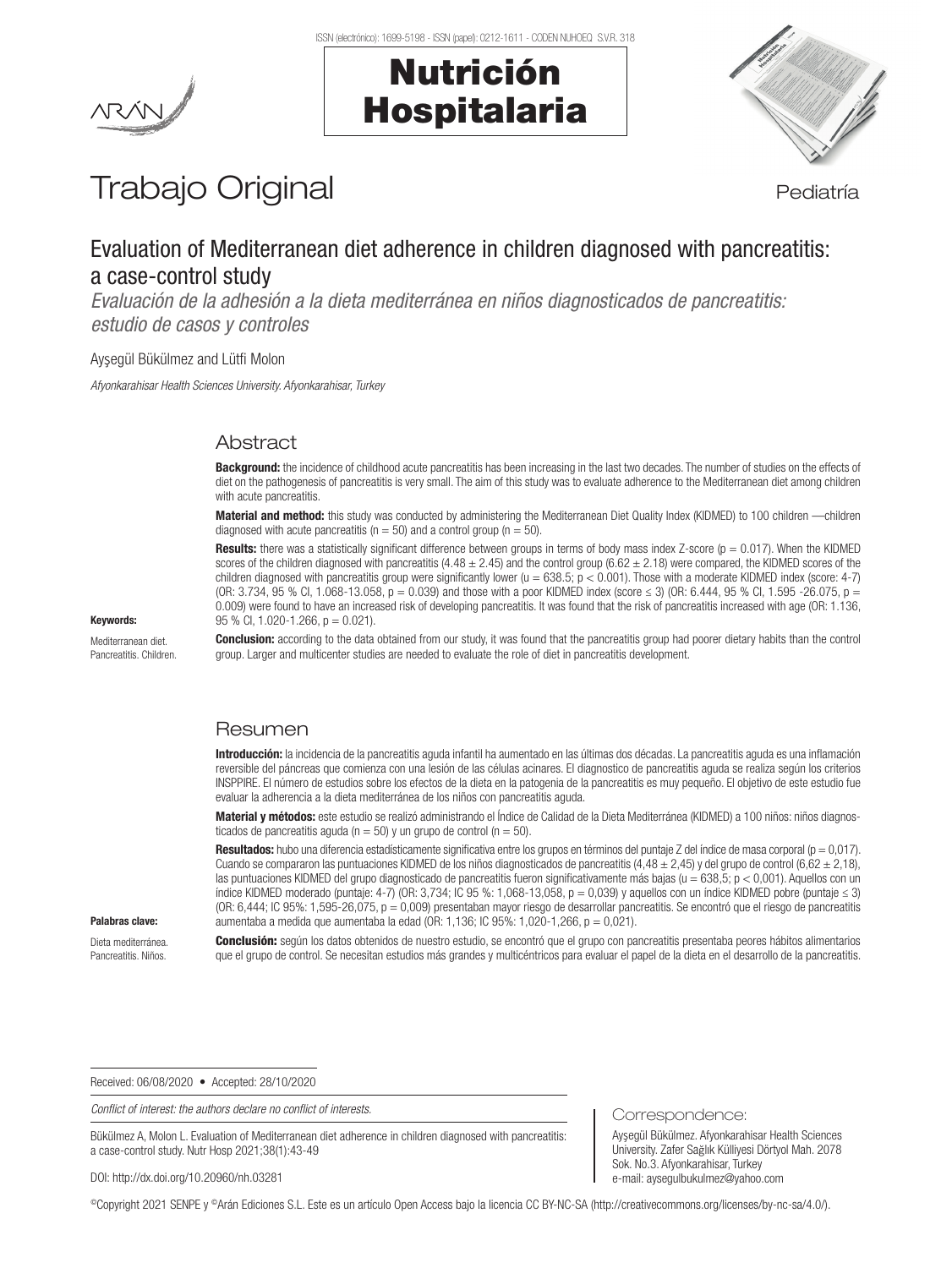#### **INTRODUCTION**

Acute pancreatitis is a reversible inflammation of the pancreas. It is histologically characterized by the presence of pancreatic edema, acute inflammatory infiltration, and pancreatic necrosis or hemorrhage in the acinar cells of the pancreas. The diagnosis of childhood acute pancreatitis is made according to the INSPPIRE criteria. According to these criteria, acute pancreatitis is diagnosed by abdominal pain consistent with acute pancreatitis and suggesting pancreatitis, serum amylase or lipase levels 3 times the upper limit of normal, and the presence of two of the characteristic imaging findings consistent with acute pancreatitis (1-3).

Childhood acute pancreatitis has been increasing over the last 20 years. Its incidence is known to be 3-13/100,000. Although risk factors vary depending on age group in childhood pancreatitis, the factors of biliary disease, drug use, abdominal trauma, and metabolic diseases come to the fore. In recent years, genetic risk factors have also been identified in acute recurrent pancreatitis with an increasing frequency  $(4,5)$ .

The Mediterranean diet is a diet type typically including high consumption of fruits and vegetables, dried legumes, dried fruits and nuts, cereals, olive oil, and fish; moderate consumption of dairy products; and low consumption of red and processed meat. The beneficial effect of this diet, which is followed in communities close to the Mediterranean region, against cardiovascular, metabolic, and mental diseases has been reported in many studies. In a study investigating the adherence to the Mediterranean diet of children and young people living in the Mediterranean region, the prevalence of adherence to the Mediterranean diet was 4.2 % in Spain, 14.9 % in children and 27 % in adolescents in Greece, and 23 % in children and 33 % in adolescents in Italy (6-9).

It has been reported that the prevalence of high adherence to the Mediterranean diet is 13 %, and the prevalence of moderate adherence is 48 % in European countries without a Mediterranean coast. In a study evaluating Mediterranean diet adherence of adolescents in the USA, 81.4 % of adolescents had poor adherence, 17.8 % had moderate adherence, and 0.75 % had good adherence (10,11).

In the literature, there is limited information on how diet affects the pathogenesis of pancreatitis. In the comprehensive multi-ethnic cohort study by Setiawan et al., dietary factors were shown to be effective especially in patients with pancreatitis associated with the gallbladder. In the same study, the consumption of red meat and eggs, rich in saturated fat and cholesterol, was associated positively with biliary pancreatitis, while the use of vitamin D and dietary fiber decreased the formation of biliary pancreatitis. Also the consumption of coffee decreased non-biliary acute and recurrent pancreatitis. In addition, dietary fiber was reported to be protective against pancreatitis. However, Yadav et al. could not show any relationship of diet with the etiology of pancreatitis other than high alcohol consumption (12,13).

There are a limited number of studies showing the relationship between childhood acute pancreatitis and diet. The aim of this study was to investigate compliance with the Mediterranean diet in children with acute pancreatitis.

#### MATERIALS AND METHODS

This study was conducted with children between the ages of 2 and 18 years, who were diagnosed with pancreatitis and followed up in the Afyonkarahisar Health Sciences University, Faculty of Medicine, Child Health and Diseases Outpatient Clinic between January 2014 and January 2019, as well as with healthy volunteers. The study included a total of 100 children, 50 of whom were diagnosed with pancreatitis whereas the remaining 50 were healthy controls. The diagnosis of pancreatitis was made according to the INSPIREE criteria (14). Those under the age of two, those with chronic diseases, and those who did not agree to fill in the questionnaire were excluded from the study. The control group included volunteers who were healthy, did not have any chronic disease, and agreed to fill in the questionnaire. The control group was randomly selected from among healthy children who came to follow-up outpatient clinic The control group was not matched by age or gender.

The anthropometric measurements of all children were performed by the same person, and their body mass indexes were adjusted according to the World Health Organization criteria. Body mass index was calculated by dividing the weight in kilograms by the height in meters squared (body weight (kg) / height2 (m)). In determining nutritional status, Z-scores were used for "height for age", "body weight for age" and "body mass index for age."

In order to determine the dietary habits and diet qualities of children, a KIDMED evaluation, which is an easy and valid method, was performed as an indicator of healthy nutrition. The KIDMED, developed by Serra-Majem et al., is an index consisting of a total of 16 questions including the characteristics of the Mediterranean diet (15). A score of 12 denotes a positive connotation for a healthy diet (questions 1, 2, 3, 4, 5, 7, 8, 9, 10, 11, 13, and 15), while a score of 4 denotes a negative one (questions 6, 12, 14, and 16). A "Yes" answer to positive questions was evaluated as +1 point, and a "No" answer was evaluated as 0 points, whereas a "Yes" answer to a negative question was evaluated as -1 point and a "No" answer was evaluated as 0 points. The highest score that can be obtained is 12.

The ethics committee approval for the study was obtained from the Clinical Research Ethics Committee at Afyonkarahisar Health Sciences University, Faculty of Medicine, with code number 19/09/2018-E.40551. A written consent was obtained from the families of the children participating in the study.

#### STATISTICAL ANALYSIS

The data obtained were evaluated with descriptive statistics (arithmetic mean, median, standard deviation, percentage distributions). When comparing the intergroup mean, the normality of the data was first evaluated using the Shapiro-Wilk test. When comparing the means of two independent groups, the Mann Whitney U-test was used, since parametric conditions were not met. When comparing the percentage distributions of categorical data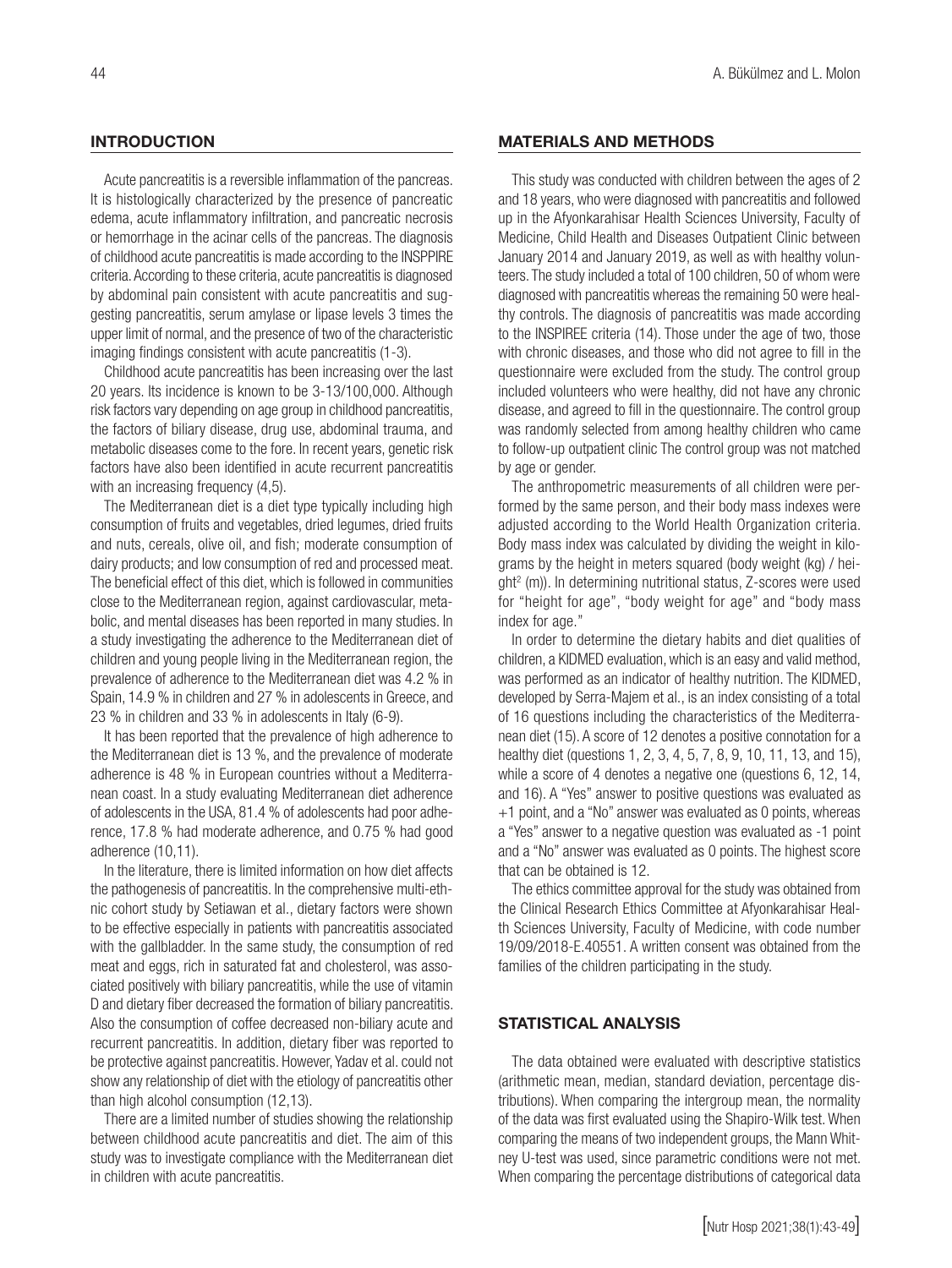| <b>Variables</b>   | <b>Pancreatitis</b><br>$(n = 50)$ | <b>Control</b><br>$(n = 50)$ | p-value           |  |  |
|--------------------|-----------------------------------|------------------------------|-------------------|--|--|
| Age                | $10.20 \pm 3.96$                  | $8.080 \pm 4.07$             | $0.013*$          |  |  |
| Gender             | 29F/21M                           | 26F/21M                      | $0.546^{\dagger}$ |  |  |
| Weight Z-score     | $-0.365 \pm 1.20$                 | $0.314 \pm 0.70$             | $0.001*$          |  |  |
| Height Z-score     | $-0.492 \pm 1.05$                 | $0.06 \pm 0.66$              | $0.001*$          |  |  |
| <b>BMI Z-score</b> | $-0.206 \pm 1.50$                 | $0.393 \pm 0.70$             | $0.017*$          |  |  |

Table I. Comparison of Z scores (weight, height, body mass index [BMI]) between children diagnosed with pancreatitis and children in the control group

 *\*Mann-Whitney U-Test; † Chi Squared Test; ‡ Independent Sample T-Test.*

between groups, the Chi-squared test was used. Factors affecting the risk of pancreatitis were evaluated using a binary logistic regression analysis. The SPSS, version 20 (IBM, New York, United States of America), software was used to analyze the data, and a p-value of < 0.05 was considered significant.

#### RESULTS

Table I shows the values for age, gender, and the Z-scores for weight, height, and BMI. There was no significant difference in terms of sociodemographic characteristics between the parents of children diagnosed with pancreatitis ( $p = 0.45$ ). When parental educational status was compared, of the parents of the children diagnosed with pancreatitis, 8 % were illiterate, 40 % were literate and primary school graduates, 46 % were secondary school or high school graduates, and 6 % were higher school graduates and above; of the parents of the control group, not one was illiterate, 32 % were literate and primary school graduates, 56 % were secondary school and high school graduates, and 12 % were higher higher school graduates and above; there was no statistically significant difference between groups in terms of parental educational status ( $p = 0.603$ ).

Considering the KIDMED index score of the children diagnosed with pancreatitis, 8 % of the children had high adherence with 8 points, 56 % had moderate adherence with 4-7 points, and 36 % had low adherence with 3 points. In the control group, 28 % of the children had high adherence with 8 points, 54 % had moderate adherence with 4-7 points, and 18 % had low adherence with  $\leq$  3 points. There was a statistically significant difference between groups in terms of KIDMED index diet quality  $(\chi^2 = 8.574, p = 0.014)$  (Fig. 1).

The KIDMED scores (4.48  $\pm$  2.45) of the children diagnosed with pancreatitis were found to be significantly lower than the scores (6.62  $\pm$  2.18) of the control group (u = 638.5; p < 0.001).

The children with a moderate KIDMED index score (4-7) (OR: 3.734; 95 % CI: 1.068-13.058;  $p = 0.039$ ) and the children with a poor KIDMED index score (≤ 3) (OR: 6.449; 95 % CI: 1.595- 26.075;  $p = 0.009$ ) were found to have an increased risk of developing pancreatitis. It was found that the risk of pancreatitis increased with age (OR: 1.136; 95 % CI: 1.020-1.266;



#### Figure 1.

Distribution of KIDMED Index scores for patients diagnosed with pancreatitis and the control group.

 $p = 0.021$ ). Table II shows the rate distribution of the "Yes" answer to the questions in the *KIDMED* questionnaire.

#### **DISCUSSION**

This study is one of the first studies evaluating adherence to the Mediterranean diet in children diagnosed with pancreatitis, and demonstrates that children diagnosed with pancreatitis have a lower adherence to the Mediterranean diet than the control group. In addition, it was found that the risk of developing pancreatitis was increased in patients with a low KIDMED index score.

The relationship of dietary patterns and diet types with pancreatitis is not fully understood. However, it has been demonstrated that there is a relationship between the low-quality Western-style diet and pancreatic cancer (16,17). In a study by Setiawan et al., it was reported that s saturated fat and cholesterol-rich diet was effective in the formation of gallstone pancreatitis, while vitamin D, milk, and fruit consumption reduced this risk. The same study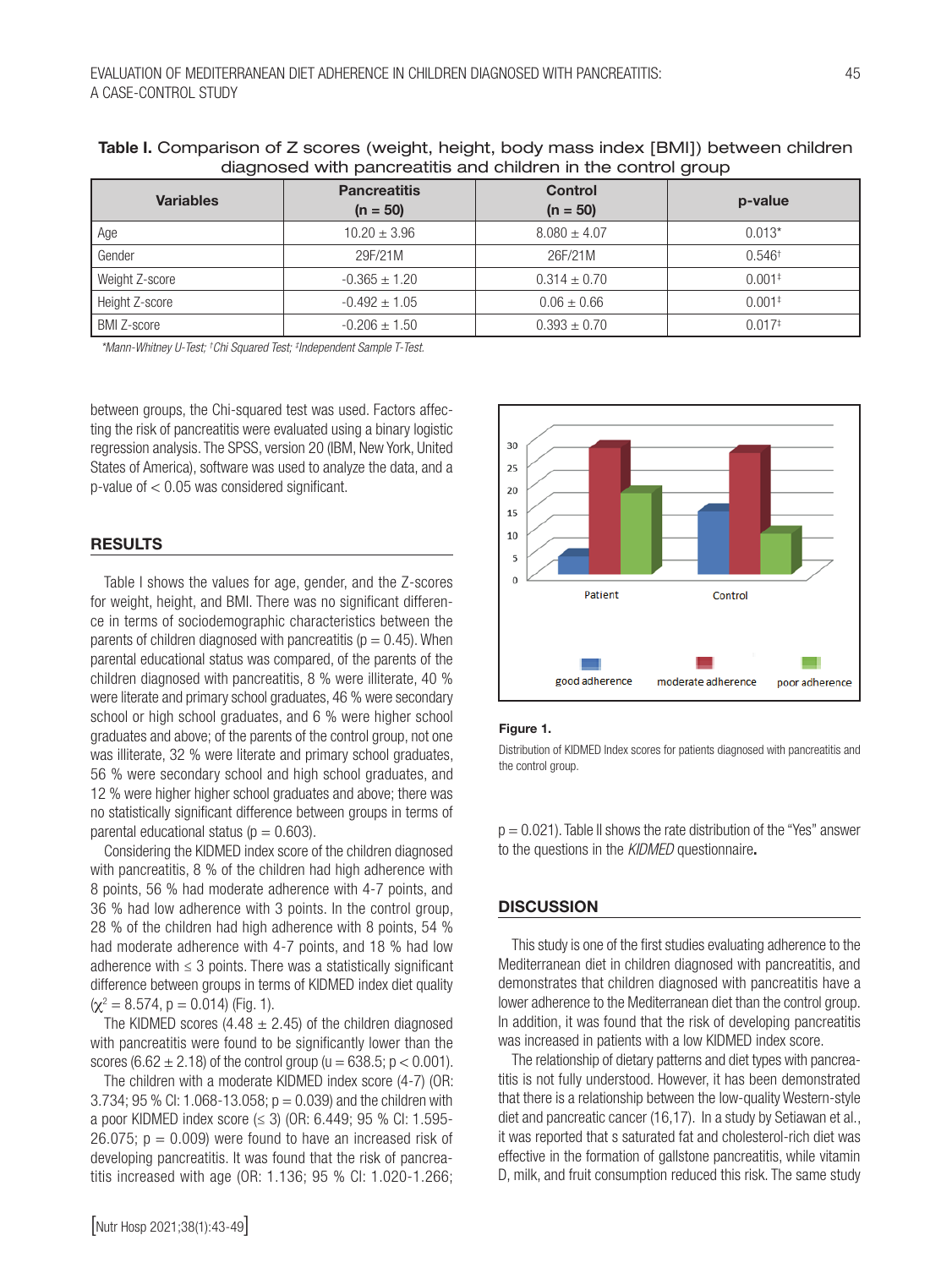|                                                                                                                 | <b>Pancreatitis</b> | <b>Control</b> | $\chi^2$ | p-value | d    |
|-----------------------------------------------------------------------------------------------------------------|---------------------|----------------|----------|---------|------|
|                                                                                                                 | $n$ (%)             | $n$ (%)        |          |         |      |
| 1. I consume a fruit or freshly squeezed fruit juice every day <sup>1</sup>                                     | 28 (56 %)           | 50 (100 %)     | 28.205   | < 0.001 | 1.25 |
| 2. I consume a second fruit every day <sup>1</sup>                                                              | 23 (46 %)           | 41 (82 %)      | 14.063   | < 0.001 | 0.81 |
| 3. I regularly consume fresh or cooked vegetables once a day <sup>1</sup>                                       | 23 (46 %)           | 39 (78 %)      | 10.866   | < 0.001 | 0.70 |
| 4. I consume fresh or cooked vegetables more than once a day <sup>1</sup>                                       | 18 (36 %)           | 24 (48 %)      | 1.478    | 0.224   |      |
| 5. I consume fish regularly (at least 2-3 times per week) <sup>1</sup>                                          | 9(18%)              | 26 (52 %)      | 12.703   | < 0.001 | 0.76 |
| 6. I go to a fast-food (hamburger, etc.) restaurant more than once a week <sup>2</sup>                          | 41 (82 %)           | 27 (54 %)      | 9.007    | < 0.001 | 0.63 |
| 7. I like pulses (dried beans, chickpeas, etc.) and eat them more than once a week <sup>1</sup>                 | 36 (72 %)           | 37 (74 %)      | 0.051    | 0.822   |      |
| 8. I consume pasta or rice almost every day (5 or more times per week) <sup>1</sup>                             | 28 (56 %)           | 30 (60 %)      | 0.164    | 0.685   |      |
| 9. I consume grain (bread) or grain products (cereal flakes) for breakfast <sup>1</sup>                         | 28 (56 %)           | 32 (64 %)      | 0.667    | 0.414   |      |
| 11. Olive oil is used at home <sup>1</sup>                                                                      | 32 (64 %)           | 44 (88 %)      | 7.895    | 0.005   | 0.59 |
| 12. I skip breakfast <sup>2</sup>                                                                               | 34 (68 %)           | 41 (82 %)      | 2.613    | 0.106   |      |
| 13. I consume milk and dairy products for breakfast (yogurt, milk, etc.) <sup>1</sup>                           | 25 (50 %)           | 40 (80 %)      | 9.890    | 0.002   | 0.66 |
| 14. I consume commercially baked products or pastries for breakfast (pastries,<br>bagels, $etc.$ ) <sup>2</sup> | 31 (62 %)           | 19 (38 %)      | 5.760    | 0.016   | 0.49 |
| 15. I consume 2 glasses of milk/yogurt and/or 1 large slice (40 g) of cheese daily <sup>1</sup>                 | 29 (58 %)           | 35 (70 %)      | 1.563    | 0.211   |      |
| 16. I consume sweets and candy several times every day <sup>2</sup>                                             | 31 (62 %)           | 30 (60 %)      | 0.000    | 1.000   |      |

Table II. Numbers and percentages are referred to "yes" answers. The rates of 'YES' answers to the questions in the KIDMED questionnaire

<sup>1</sup>ltems with a positive answer (+1). <sup>2</sup>Items with a negative answer (-1); d: Cohen d-effect size; χ<sup>2</sup>: Chi-squared test.

reported a relationship between vitamin D deficiency and chronic pancreatitis (12).

It has been supported by other studies that the Mediterranean diet is of great importance for the prevention of chronic diseases and reduces the risk of cardiovascular disease and cancer (18,19). It has been proven by studies that the high fiber content, low glycemic index and glycemic loads, and both anti-inflammatory and antioxidant effects of foods in the Mediterranean diet have positive effects on health (20-24).

In this study, it was found that the children diagnosed with pancreatitis had a lower daily consumption of vegetables and fruits, milk and dairy products, fish, and olive oil than the control group, while they had a higher consumption of fast food, and commercially baked products or pastries. Aboul-Mahasen et al. reported that the use of olive oil and *Nigella sativa* seed oil in hyperlipidemic mice had antihyperlipidemic and hypoglycemic properties, and a protective effect on the pancreas (25). Díaz et al. reported that pancreatic secretion flow rate, protein content, and amylase amount were positively affected in mice given olive oil when compared to those using sunflower oil (26).

In a study by Archero et al., investigating adherence to the Mediterranean diet among school children, the adherence found was low in 16.7 % (score  $\leq$  3), moderate in 63.7 % (score 4-7), and high in 19.6 % of children (score  $\geq$  8). In our study, it was found that adherence was low in 18 %, moderate in 54 %, and high in 28 % of the healthy children constituting the control group, which was similar to the findings of the study by Archero et al. In the pancreatitis group, adherence was low in 36 %, moderate in 56 %, and high in 8 % of the children, and there was a significant difference when compared to the healthy control group ( $\chi^2$  = 8.574, p = 0.014) (27).

Dietary factors in the etiology of pancreatitis are not clearly understood. However, there are many studies in the literature that reveal a relationship between pancreatic cancer and diet. These studies have shown that, especially, excessive consumption of meats cooked at high temperatures and processed meats increases the risk of pancreatic cancer, while the Mediterranean diet, along with other factors indicative of a healthy lifestyle, are protective against pancreatic cancer (28-30).

In the meta-analysis by Zhao et al., red and processed meat consumption was shown to be associated with pancreatic cancer. In cohort studies, it has been reported that consumption of red and processed meat causes cancer more commonly in men than in women (31). In our study, children with acute pancreatitis more frequently ate at fast-food restaurants, and/or consumed commercial baked goods or pastries for breakfast than those in the control group. In the meta-analysis by Alsmarra et al., consumption of vegetables and fruits reduced the risk of developing pancreatitis and pancreas cancer (32). In our study, children with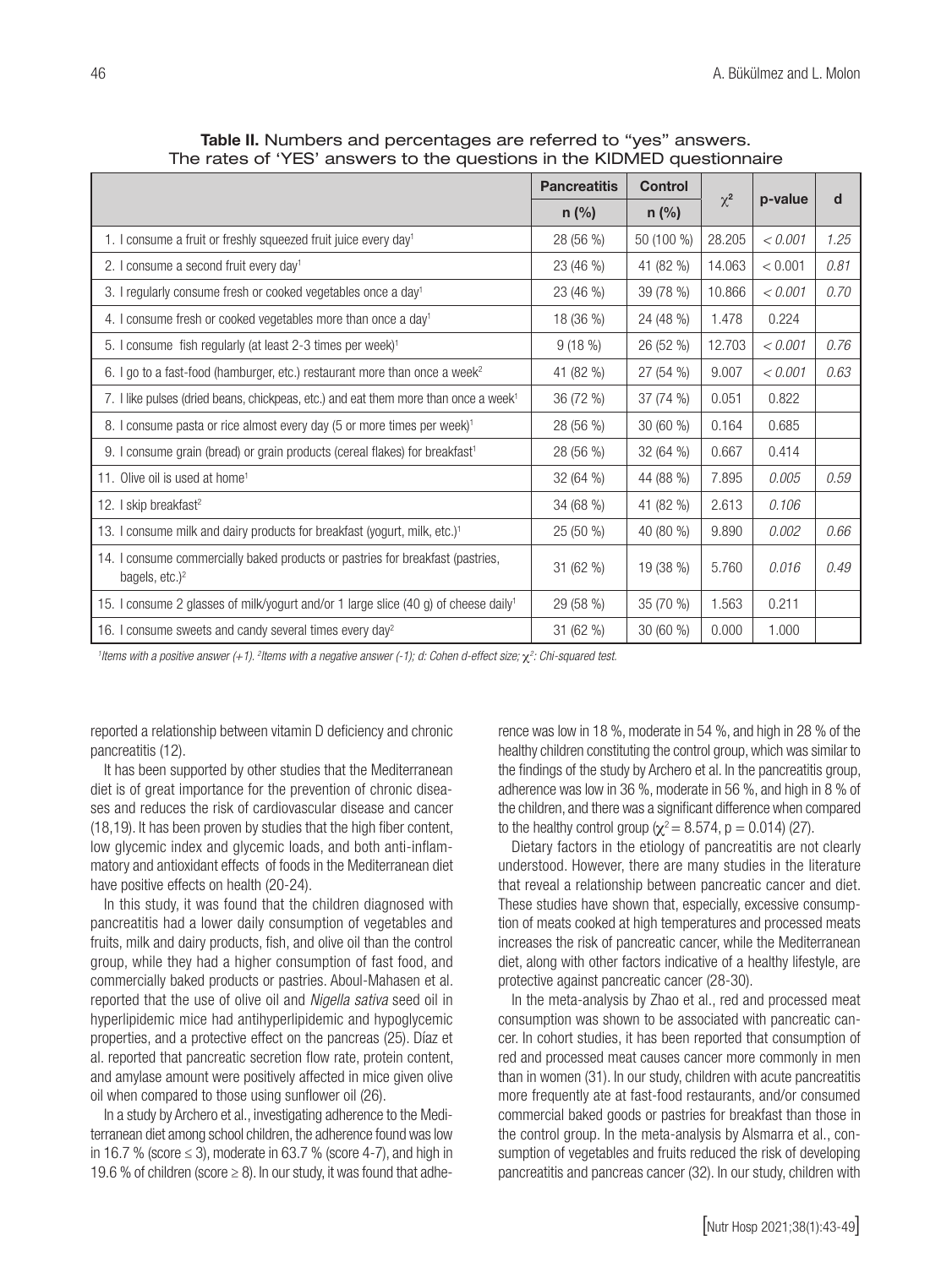pancreatitis consumed fewer vegetables and fruits once a day when compared to healthy children.

Temporary or long-term pancreatic enzyme deficiency is a common complication in pancreatic diseases. Acute pancreatitis is an inflammatory process that affects the peripancreatic tissues and some organs. In a metanalysis, it was reported that the incidence of exocrine pancreatic insufficiency was 25 % after an episode of acute pancreatitis. While abdominal pain occurs in the early phase of pancreatitis, exocrine and endocrine insufficiency occurs as the disease progresses. It has been reported that a fiber-rich diet positively affects the course of pancreatitis by improving gastrointestinal function and affecting pancreatic enzyme activities (33- 36). In a study by Setiawan et al., it was reported that dietary fiber had preventive effects on the formation of pancreatitis (12). Olah et al. also showed that the use of fiber-containing food in patients with acute pancreatitis was significantly effective in reducing the length of hospital stay and complications (37). In the treatment of acute pancreatitis, it was recommended to discontinue oral feeding to reduce pancreatic exocrine secretions. However, in the absence of ileus or vomiting, it is more recently recommended to start feeding early, within the first 24 hours in cases where pain and inflammatory markers decrease. Early feeding in pancreatitis not only restores energy balance but also maintains the intestinal barrier function, preventing bacterial translocation and providing immunomodulatory and antioxidant effects (38).

Prizmant et al. reported that the use of total and saturated fat increased the risk of acute pancreatitis (39). Thomas et al. reported that long-term high-fat dietary intake played a trigger role in gallstone formation and acute pancreatitis (40). Dietary fiber has been reported to play a role in the gut microbiota, in improving the frequency of intestinal epithelial junctions, and in the prevention of endotoxin passage into the circulation (41,42). In the studies with experimental animal models of acute pancreatitis, endotoxins support the development and severity of pancreatitis. Tsai et al. reported that a diet containing water-insoluble fiber prevented the development of acute pancreatitis by reducing the formation of gallstones (43). They also reported that high amounts of vegetables and fruits in the diet reduced the formation of gallstones and the risk of cholecystectomy (44).

Oskarson et al. reported that fish consumption provided a reduction in the risk of acute pancreatitis not associated with gallbladder issues through the antiinflammatory and antioxidative properties of long-chain n-3 polyansature fatty acids in fish (45). In experimental pancreatitis models, caffeine has been shown to produce a protective effect by inhibiting the pathological calcium signal in pancreatic acinar cells (46). There are contradictory results regarding the association between coffee consumption and pancreatitis in two separate studies by Morton and Oskarsson (47,48). Alvarino et al. reported that individuals following a high-fat diet were diagnosed with chronic pancreatitis at an earlier age (49). Salem et al. reported that diet and lifestyle were important for pancreatic cancer development; however, extensive studies are needed to confirm this (17). While the Western pattern diet induces pancreatic cancer formation, a healthy diet has been reported to reduce the risk of pancreatic cancer (50).

In our study, we found that children with acute pancreatitis did not have a healthy diet as compared to the control group. Włochal et al. reported that 36 adult patients with pancreatitis (24 with chronic pancretitis, 12 with acute pancreatitis) had insufficient nutritional knowledge (51). Kolonel et al. conducted a multiethnic cohort study by examining the frequency of use of pancreatitis products, to which end they analyzed the hospital records between 1993 and 1996 in Hawaii and Los Angeles. In this study, it was reported that the frequent consumption of red meat and eggs, a diet rich in saturated fat and cholesterol, was positively associated with gallbladder disorders in patients with acute pancreatitis, whereas the consumption of milk and foods rich in fiber and vitamin D was the opposite (52). In our study, the low compliance score with the Mediterranean diet, consisting of olive oil and rich in vegetables and fruits, in fiber and non-saturated fat, seen in children with pancreatitis suggests that diet may have an effect on the development of pancreatitis. In addition, the fact that the weight and height Z-scores of the children with pancreatitis were lower than those of the control group, regardless of age, suggests a deficiency related to an unhealthy diet. However, the findings of our study cannot fully prove a causal relationship between eating habits and the development of pancreatitis. Multicenter, randomized, controlled studies are needed for this.

In addition to being among the pioneering studies in the field, the present research has various limitations. First of all, the fact that the measurements were based on the individuals' own statements, and the results were based on the memory factor, which undermines the reliability of the data. The small sample size of the study group and the data obtained from a single center are additional limitations of our study. However, the fact that the children diagnosed with pancreatitis and control group were similar in terms of age and gender, and the exclusion of individuals with comorbid diseases rendered the inferences about dietary factors more accurate. It is understood that the education of children and their families on healthy nutrition that health professionals may impart is important.

In this study, the pancreatitis and control groups were similar in gender, but there was a difference in age. There was also a difference in terms of KIDMED index scoring. According to the scores obtained from the KIDMED index, the dietary habits of the pancreatitis group were poorer than those of the control group.

Due to the potential protective effects of the Mediterranean diet, it can be considered a possible adjunctive treatment in the future for patients with pancreatitis. Therefore, a healthy lifestyle and nutrition should be encouraged in patients with pancreatitis. However, randomized controlled studies are not yet sufficient to show that the Mediterranean diet, which is a healthy diet, can prevent pancreatitis. There is a need for detailed studies on this subject in the future. Although the relationship between dietary habits and many diseases has been studied in the literature, the relationship between pancreatitis and dietary habits has not been studied sufficiently. Larger, multicenter studies are needed to confirm the relationships we have demonstrated in our study, and to reveal the causal relationships involved.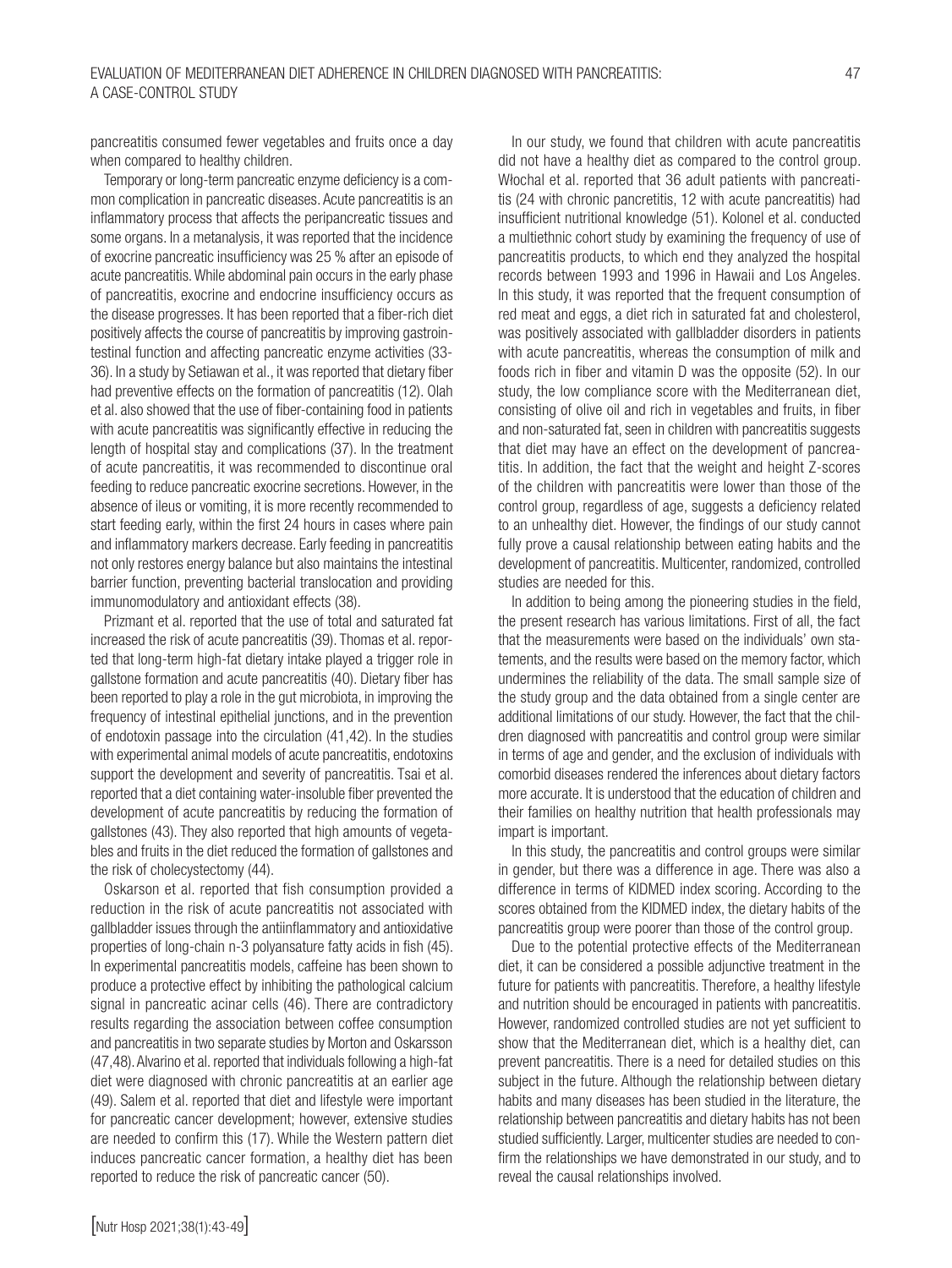#### **REFERENCES**

- 1. Lankisch PG, Apte M, Banks PA. Acute pancreatitis. Lancet 2015;386:85-96.
- 2. Srinath AI, Lowe ME. Pediatric pancreatitis. Pediatr Rev 2013;34:79-90.
- 3. Morinville VD, Husain SZ, Bai H, Bradley B, Alhosh R, Durie PR, et al. Definitions of pediatric panceatitis and survey of present clinical practises. J Pediatr Gastroenterol Nutr 2012;55:261-5.
- 4. Uc A. Pancreatic Disorders. Pediatr Clin North Am 2017;64:685-706.
- 5. Husain SZ, Srinath AI. What's unique about acute pancreatitis in children: risk factors, diagnosis and management. Nat Rev Gastroenterol Hepatol 2017;14:366-72.
- 6. Serra-Majem L, Ribas L, Ngo J, Ortega RM, García A, Pérez-Rodrigo C, et al. Food, youth and the Mediterranean diet in Spain. Development of KIDMED, Mediterranean Diet Quality Index in children and adolescents. Public Health Nutr 2004;7:931-5.
- 7. Kontogianni MD, Vidra N, Farmaki AE, Koinaki S, Belogianni K, Sofrona S, et al. Adherence rates to the Mediterranean diet are low in a representative sample of Greek children and adolescents. J Nutr 2008;138:1951-6.
- 8. Costarelli V, Koretsi E, Georgitsogianni E. Health-related quality of life of Greek adolescents: The role of the Mediterranean diet. Qual Life Res 2013;22:951-6.
- 9. Santomauro F, Lorini C, Tanini T, Indiani L, Lastrucci V, Comodo N, et al. Adherence to Mediterranean diet in a sample of Tuscan adolescents. Nutrition 2014;30:1379-83.
- 10. Novak D, Štefan L, Prosoli R, Emeljanovas A, Mieziene B, Milanović I, et al. Mediterranean diet and its correlates among adolescents in non-Mediterranean European countries: A population-based study. Nutrients 2017;9:177.
- 11. Martin-Calvo N, Chavarro JE, Falbe J, Hu FB, Field AE. Adherence to the Mediterranean dietary pattern and BMI change among U.S. adolescents. Int J Obes 2016;40:1103-8. DOI: 10.1038/ijo.2016.59
- 12. Setiawan VW, Pandol SJ, Porcel J, Wei PC, Wilkens LR, Le Marchand L, et al. Dietary Factors Reduce Risk of Acute Pancreatitis in a Large Multiethnic Cohort. Clin Gastroenterol Hepatol 2017;15:257-65. DOI: 10.1016/j. cgh.2016.08.038
- 13. Yadav D, Lowenfels AB. The epidemiology of pancreatitis and pancreatic cancer. Gastroenterology 2013;144:1252-61.
- 14. Abu-El-Haija M, Kumar S, Quiros JA, Balakrishnan K, Barth B, Bitton S, et al. Management of Acute Pancreatitis in the Pediatric Population:A Clinical Report From the North American Society for Pediatric Gastroenterology, Hepatology and Nutrition Pancreas Committee. J Pediatr Gastroenterol Nutr 2018;66(1):159-76. DOI: 10.1097/MPG.0000000000001715
- 15. Serra-Majem L, Ribas L, García A, Pérez-Rodrigo C, Aranceta J. Nutrient adequacy and Mediterranean Diet in Spanish school children and adolescents. Eur J Clin Nutr 2003;57:35. DOI: 10.1038/sj.ejcn.1601812
- 16. Turner RC, Brazionis LB, McDermott R. Intake patterns of food nutrients and other substances associated with chronic pancreatitis. Pancreatology 2013;13:33-7.
- 17. Salem AA, Mackenzie GG. Pancreatic cancer: A critical review of dietary risk. Nutr Res 2018;52:1-13.
- 18. Tyrovolas S, Panagiotakos DB. The role of Mediterranean type of diet on the development of cancer and cardiovascular disease, in the elderly: a systematic review. Maturitas 2016;65:122-30.
- 19. Bamia C, Lagiou P, Buckland G, Grioli S, Agnoli C, Taylor AJ, et al. Mediterranean diet and colorectal cancer risk: results from a European cohort. Eur J Epidemiol 2013;28:317-28. DOI: 10.1007/s10654-013-9795-x
- 20. Rodríguez-Rejón AI, Castro-Quezada I, Ruano-Rodríguez C, Ruiz-López MD, Sánchez Villegas A, Toledo E, et al. Effect of a Mediterranean diet intervention on dietary glycemic load and dietary glycemic index: the PREDIMED study. J Nutr Metab 2014;2014:985373. DOI: 10.1155/2014/985373
- 21. Estruch R, Martínez-González MA, Corella D, Salas-Salvadó J, Ruiz-Gutiérrez V, Covas MI, et al. Effects of a Mediterranean-style diet on cardiovascular risk factors: a randomized trial. Ann Intern Med 2016;145:1-11. DOI: 10.7326/0003-4819-145-1-200607040-00004
- 22. Visioli F, Galli C. The role of antioxidants in the Mediterranean diet. Lipids 2001;36:49-52.
- 23. Sofi F, Abbate R, Gensini GF. Accruing evidence on benefits of adherence to the Mediterranean diet on health: an updated systematic review and meta-analysis. Am J Clin Nutr 2010;92:1189-96.
- 24. El-Sabban F. The antioxidant advantage of the Mediterranean diet in cardiovascular disease. Nutr Diet Suppl 2014;6:35-40.
- 25. Aboul-Mahasen LM, Abdulrahman Alshali R. The possible protective effects of virgin olive oil and Nigella sativa seeds on the biochemical and histopathological changes in pancreas of hyperlipidaemic rats. Folia Morphol (Warsz) 2019;78(4):762-72. DOI: 10.5603/FM.a2019.0017
- 26. Díaz RJ, Yago MD, Martínez-Victoria E, Naranjo JA, Martínez MA, Mañas M. Comparison of the effects of dietary sunflower oil and virgin olive oil on rat exocrine pancreatic secretion in vivo. Lipids 2003;38(11):1119-26.
- 27. Archero F, Ricotti R, Solito A, Carrera D, Civello F, Di Bella R, et al. Adherence to the Mediterranean Diet among school children and adolescent living in Northern Italy and Unhealty Food behaviors associated to Overweight. Nutrients 2018;10(9):1322. DOI: 10.3390/nu10091322
- 28. Jiao L, Mitrou PN, Reedy J, Graubard BI, Hollenbeck AR, Schatzkin A, et al. A combined healthy lifestyle score and risk of pancreatic cancer in a large cohort study. Arch Intern Med 2009;169:764-70. DOI: 10.1001/archinternmed.2009.46
- 29. Stolzenberg-Solomon RZ, Cross AJ, Silverman DT, Schairer C, Thompson FE, Kipnis V, et al. Meat and meat-mutagen intake and pancreatic cancer risk in the NIH-AARP cohort. Cancer Epidemiol Biomarkers Prev 2007;16:2664-75. DOI: 10.1158/1055-9965.EPI-07-0378
- 30. Larsson S, Wolk A. Red and processed meat consumption and risk of pancreatic cancer: meta-analysis of prospective studies. Br J Cancer 2012;106:603.
- 31. Zhao Z, Yin Z, Pu Z, Zhao Q. Association Between Consumption of Red Processed Meat and Pancreatic Cancer Risk: A Systematic Review and Meta-analysis. Clin Gastroenterol Hepatol 2017;15:486-93. DOI: 10.1016/j. cgh.2016.09.143
- 32. Alsamarrai A, Das SL, Windsor JA, Petrov MS. Factors that affect risk for pancreatic disease in the general population: a systematic review and meta-analysis of prospective cohort studies. Clin Gastroenterol Hepatol 2014;12(10): 1635-44.e5;quiz e103. DOI: 10.1016/j.cgh.2014.01.038
- 33. Working Group IAP. Acute Pancreatitis Guidelines APA. IAP/APA evidence-based guidelines for the management of acute pancreatitis. Pancreatology 2013:13;1-15.
- 34. Pezzilli R, Zerbi A, Campra D, Capurso G, Golfieri R, Arcidiacono PG, et al. Consensus guidelines on severe acute pancreatitis. Dig Liver Dis 2013;47:532- 43. DOI: 10.1016/j.dld.2015.03.022
- 35. Crockett SD, Wani S, Gardner TB, Falck-Ytter Y, Barkun AN, American Gastroenterological Association Institute Clinical Guidelines Committee. American Gastroenterological Association Institute Guideline on Initial Management of Acute Pancreatitis. Gastroenterology 2018;154:1096-101. DOI: 10.1053/j. gastro.2018.01.032
- 36. Hollemans RA, Hallensleben NDL, Mager DJ, Kelder JC, Besselink MG, Bruno MJ, et al. Pancreatic exocrine insuciency following acute pancreatitis: Systematic review and study level meta-analysis. Pancreatology 2018;18:253-62. DOI: 10.1016/j.pan.2018.02.009
- 37. Oláh A, Belágyi T, Pótó L, Romics L Jr, Bengmark S. Synbiotic control of inflammation and infection in severe acute pancreatitis: A prospective, randomized, double blind study. Hepatogastroenterology 2007;54:590-4.
- 38. Karakan T, Ergun M, Dogan I, Cindoruk M, Unal S. Comparison of early enteral nutrition in severe acute pancreatitis with prebiotic fiber supplementation versus standard enteral solution: A prospective randomized double-blind study. World J Gastroenterol 2007;13:2733-7. DOI: 10.3748/wjg.v13.i19.2733
- 39. Prizment AE, Jensen EH, Hopper AM, Virnig BA, Anderson KE. Risk factors for pancreatitis in older women: the Iowa Women's Health Study. Annals of epidemiology 2015;25(7):544-8. DOI: 10.1016/j.annepidem.2014.12.010
- 40. Thomas T, Mah L, Barreto SG. Systematic review of diet in the pathogenesis of acute pancreatitis: a tale of too much or too little? Saudi J Gastroenterol 2012;18(5):310-5.
- 41. Ghanim H, Abuaysheh S, Sia CL. Korzeniewski K, Chaudhuri A, Fernández-Real JM, et al. Increase in plasma endotoxin concentrations and the expression of Toll-like receptors and suppressor of cytokine signaling-3 in mononuclear cells after a high-fat, high-carbohydrate meal: implications for insulin resistance. Diabetes care 2009;32(12):2281-7. DOI: 10.2337/dc09-0979
- 42. Blaut M. Gut microbiota and energy balance: role in obesity. Proc Nutr Soc 2015;74(3):227-34.
- 43. Tsai CJ, Leitzmann MF, Willett WC, Giovannucci EL. Long-term intake of dietary fiber and decreased risk of cholecystectomy in women. The American journal of gastroenterology 2004;99(7):1364-70. DOI: 10.1111/j.1572- 0241.2004.30153.x
- 44. Tsai CJ, Leitzmann MF, Willett WC, Giovannucci EL. Fruit and vegetable consumption and risk of cholecystectomy in women. The American journal of medicine 2006;119(9):760-7. DOI: 10.1016/j.amjmed.2006.02.040